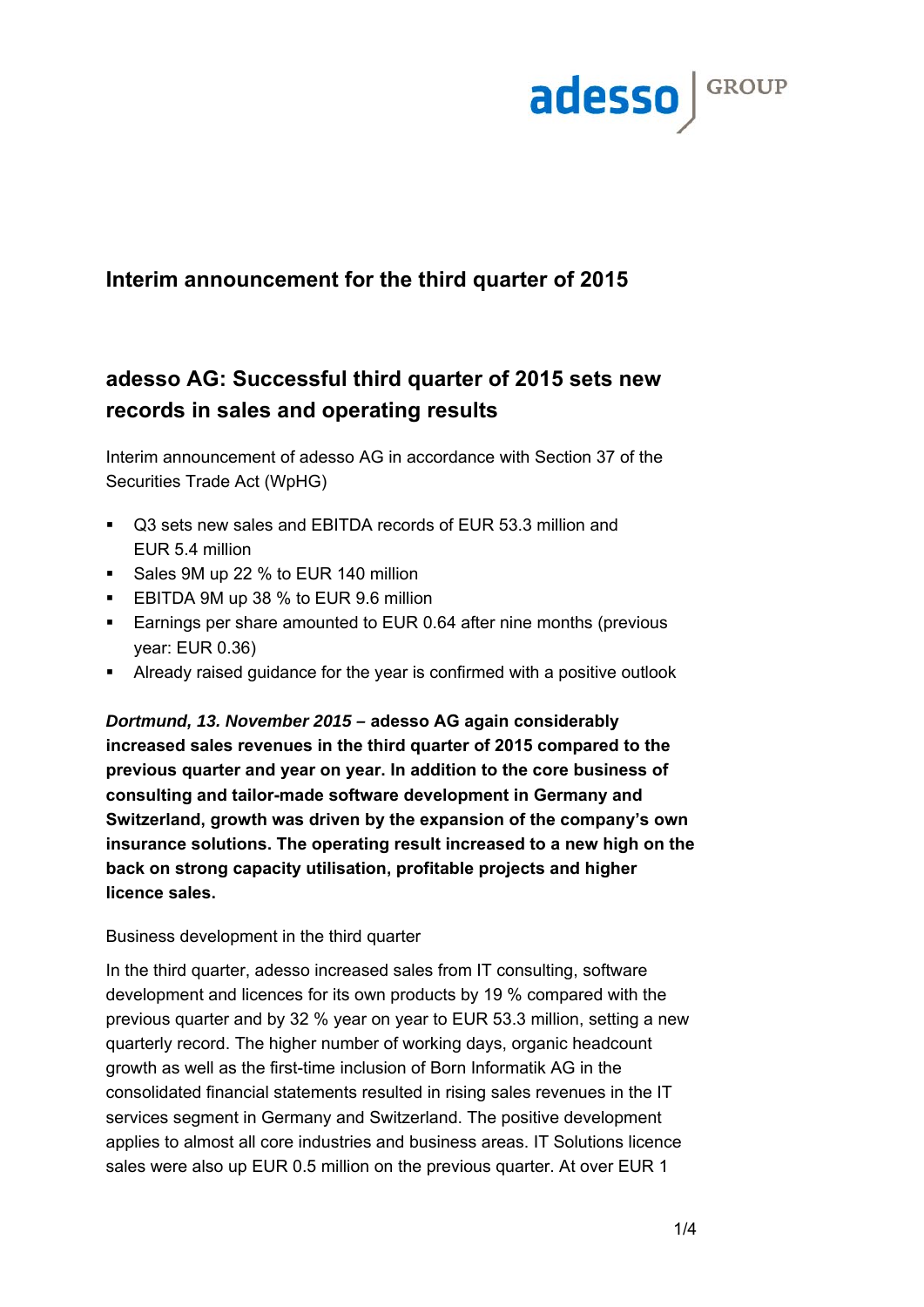

million, the largest licence agreement for the year to date for in-house content management system FirstSpirit was signed in August with a public authority in the Netherlands. Two additional licence agreements were signed in the USA and service sales rose, even though the increase fails to meet expectations. The number of employees and sales revenues in Turkey were further increased in the third quarter.

The integration of the acquisition in Switzerland is going according to plan. Customers have recognised the value of having a strong local provider with sales of more than EUR 40 million in the German-speaking part of Switzerland and have lend the transaction their constructive support. The employees in Bern and Zurich already work closely with one another across the different locations; IT systems, management and processes have been standardised. Both of these companies have since been merged into the new adesso Schweiz AG.

#### Earnings development in the third quarter

Stable and at times strong capacity utilisation and the considerably higher number of working days (Q3: 66; Q2: 59), greater licence sales and profitable fixed-price projects as well as the first-time inclusion of Born Informatik AG (EBITDA Q3/2015: EUR 0.6 million), which was acquired in June, led to a leap in the operating result in the third quarter at EUR 5.4 million compared to the previous quarter and year on year (EBITDA Q2/2015: EUR 2.7 million and Q3/2014: EUR 3.7 million). The EBITDA margin came in at 10.2 %. Investment in the internationalisation of products in the USA, the UK and Switzerland as well as the establishing of the Turkish subsidiary exerted downward pressure on earnings. A positive result was reported in Austria for the second quarter running, while Turkey posted rising sales revenues in individual months. The business volume related to the development and launch of adesso's inISURE products for insurers was expanded in a profitable manner.

Depreciation and amortisation amounted to EUR 1,252 thousand (previous year: EUR 486 thousand), of which EUR 684 thousand pertained to scheduled amortisation on purchase price components (previous year: EUR 95 thousand). The sharp rise in the third quarter was due to the amortisation of the order backlog and the customer base from the acquisition. The increase in the amortisation on purchase price components will continue in the fourth quarter, and is then expected to be down EUR 500 thousand in the first quarter of 2016. Income from financing and investment activities of EUR -1 thousand (previous year: EUR 16 thousand) led to earnings before taxes of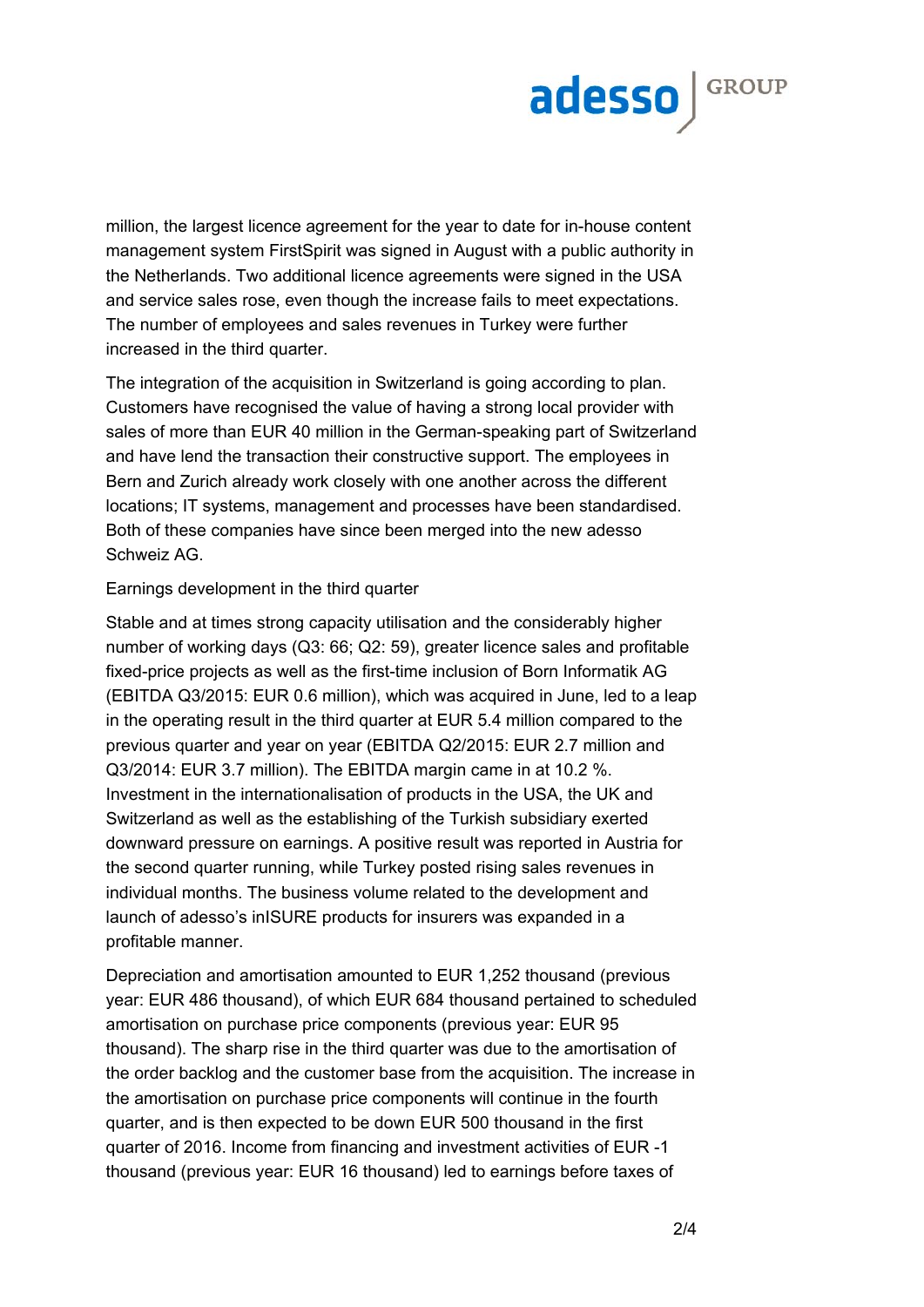

EUR 4.2 million in the third quarter (previous year: EUR 3.2 million). Consolidated earnings came to EUR 2.7 million, up from EUR 1.6 million in the previous year. Earnings per share amounted to EUR 0.43 in the third quarter (previous year: EUR 0.24).

## The first nine months of the year

Sales increased by 22 % year on year to EUR 140.2 million in the first nine months of 2015. The sales growth was largely generated organically by acquiring new customers, increasing sales to existing customers and developing new business models and opportunities. EUR 6.5 million, or 6 percentage points, of this sales growth was contributed by Born Informatik AG – the company's first contribution to sales. At the same time, the number of employees went up by a total of 285, or 21 %, due to new hires and the Born-acquisition. adesso Group employed 1,625 people as of the reporting date. Personnel costs amounted to EUR 89.7 million compared to EUR 74.1 million in the previous year (+ 21%). Other operating expenses increased by 20 % to EUR 26.2 million. Operating earnings (EBITDA) came to EUR 9.6 million in the first nine months of 2015 (previous year: EUR 7.0 million).

Earnings before taxes came to EUR 7.2 million (previous year: EUR 5.3 million) and consolidated earnings totalled EUR 4.0 million (previous year: EUR 2.6 million). Earnings per share amounted to EUR 0.64 (previous year: EUR 0.36).

## Additional figures

On 30 September 2015, adesso held liquid assets of EUR 18.0 million (previous year: EUR 16.3 million; 31 December 2014: EUR 23.7 million). Liquid assets rose by EUR 2.0 million in the third quarter of 2015. Net liquidity decreased by EUR 15.7 million year on year to EUR -5.5 million, mainly due to the taking out of long-term loans for the acquisition of Born Informatik AG. No additional loans were taken out in the third quarter; nor did the company carry out any extraordinary investments. The equity ratio came to 37 %. Liquid assets created by positive cash flow from operating activities are expected to rise in the fourth quarter.

## Outlook

The strong capacity utilisation seen in the third quarter will continue in the fourth quarter. It is highly likely that the company will therefore reach the upper end of the EBITDA forecast for 2015 of between EUR 11 million and EUR 12 million – a forecast which has already been raised during the year.